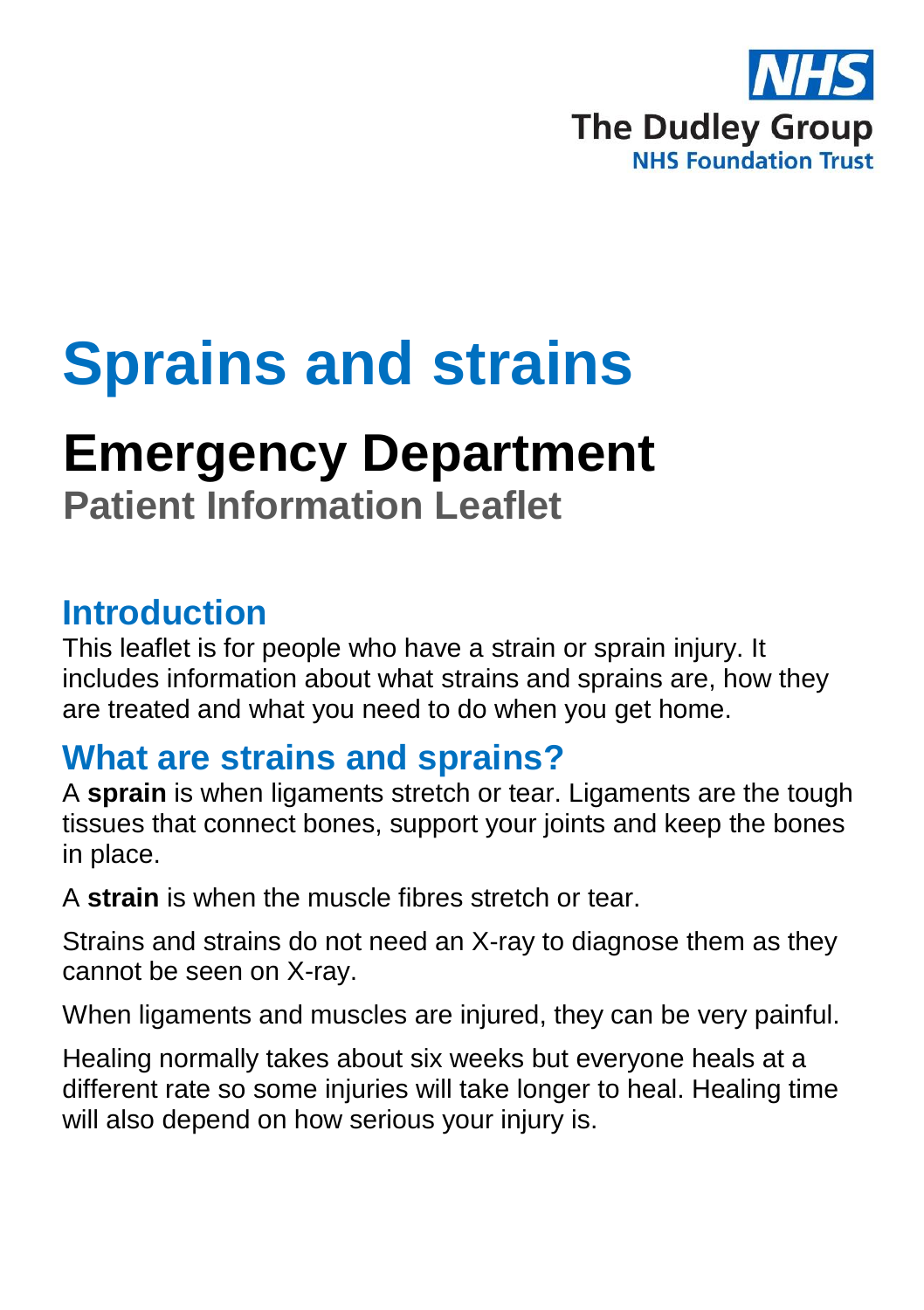## **How are they treated?**

For the injury to recover, you need to:

- **Protect** your injury from being knocked to avoid further injury.
- **Rest** do not do any activities that will cause your injury more pain.
- **Ice** apply ice on your injury to reduce any swelling. You can use crushed ice or frozen peas wrapped in a damp towel. Do this for 10 minutes every four to six hours. **Caution** – ice can cause burns so do not apply it directly to your skin.
- **Elevation** if your leg is affected, raise it above the level of your bottom. If your arm is affected, raise this above the level of your heart. Do this for the first two days.
- If you have pain, take painkillers such as paracetamol or ibuprofen, if you can take them (always read the label; do not exceed the recommended dose).

## **How do I protect my injury?**

In the first 48 to 72 hours, it is important to **avoid the following**:

- **Heat** as this increases blood flow and swelling.
- **Alcohol** this increases blood flow and swelling, and will slow down the healing process. It will also make it dangerous for you to start moving around.
- **Running** as this may cause further damage.
- **Massage** this promotes blood flow and can increase swelling; therefore, it can increase the damage if it is begun too early.

## **Exercise**

When pain allows, continue to move the injured area. If you do not move the injured joint, it will become stiff and the pain will increase. Avoid sports and heavy exercise until you are fully recovered.

We advise you to exercise the injured area gently while resting it.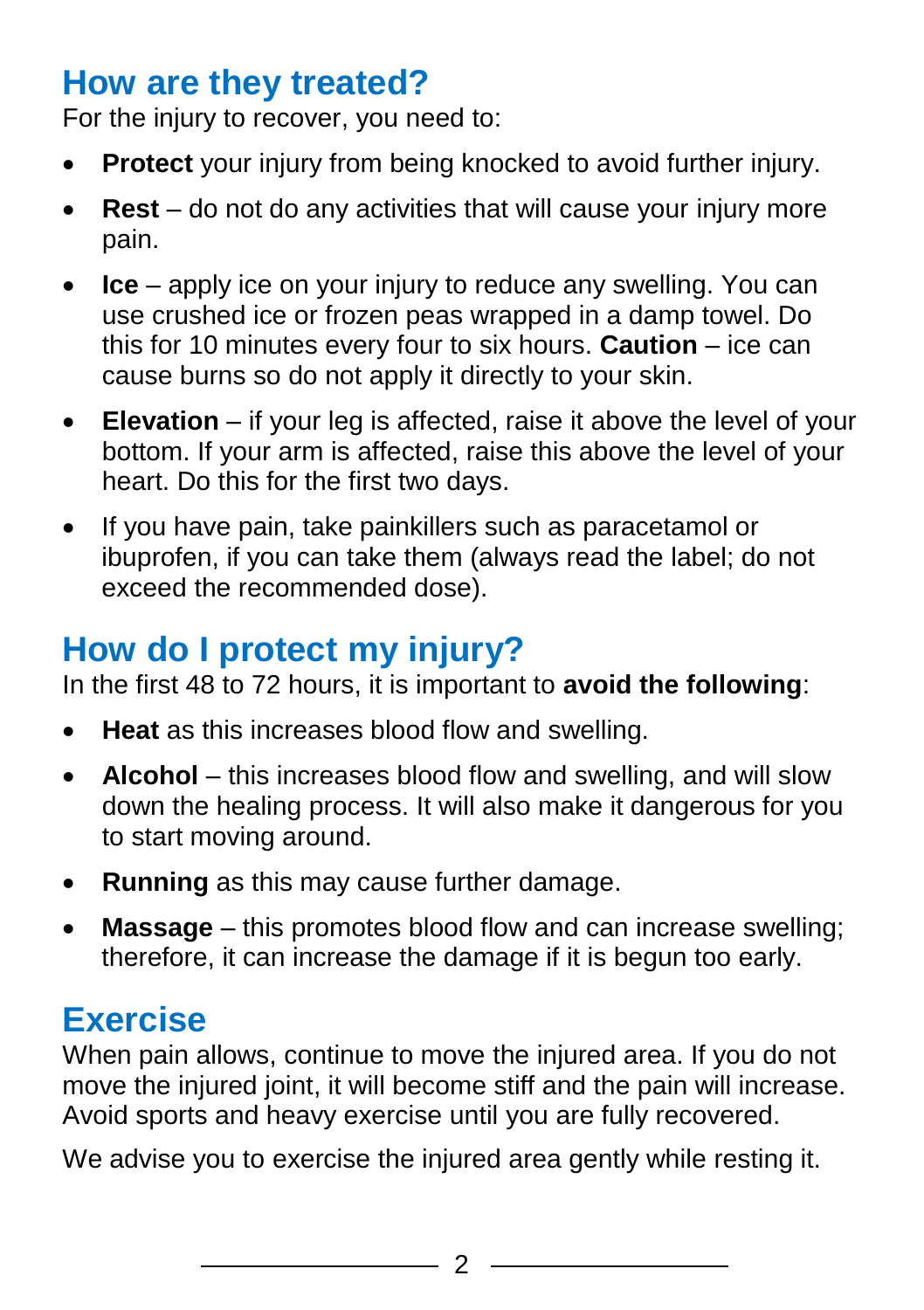## **What if the pain does not go?**

If the pain continues after six weeks and you have not been given a follow up appointment, please contact your GP for further advice.

### **Can I find out more?**

You can find out more from the following weblink:

#### **NHS Choices**

<http://www.nhs.uk/Conditions/Sprains/Pages/Introduction.aspx>

If you have any questions, or if there is anything you do not understand about this leaflet, please speak to one of our nurses. If you need help when you return home, please contact your GP.

**This leaflet can be downloaded or printed from:** http://dgft.nhs.uk/services-and-wards/accident-emergency/

If you have any feedback on this patient information leaflet, please email dgft.patient.information@nhs.net